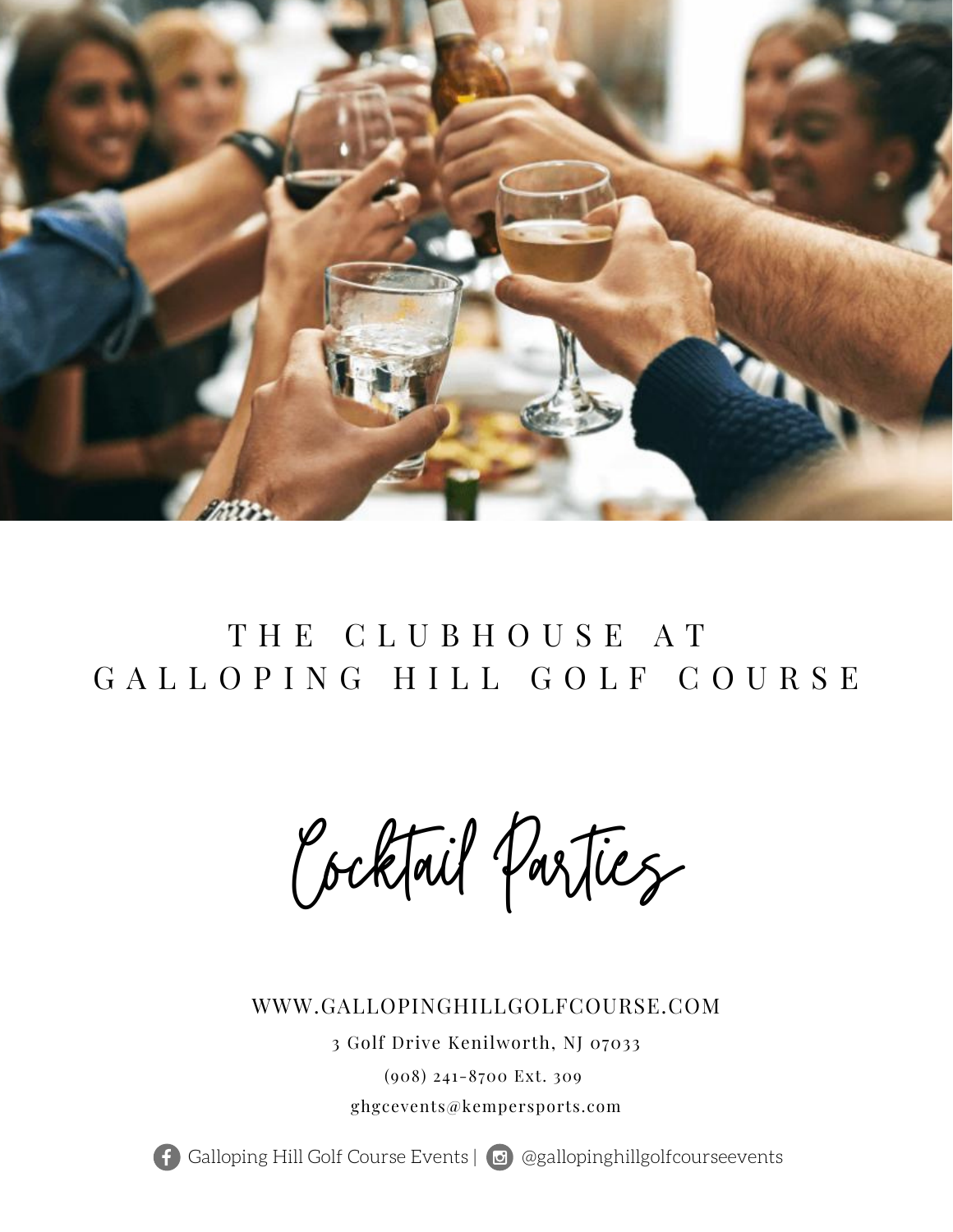## **C O C K T A I L P A R T Y P A C K A G E # 1**

### **A P P E T I Z E R B U F F E T**

### **CHOICE OF 6**

Mini Truffle Cheeseburger Sliders Coconut Shrimp, Mango Salsa Crab Cakes, Remoulade Pretzels with Cheese Sauce Mozzarella Sticks, Marinara Paprika Garlic Shrimp Meatballs Marinara Chicken Quesadillas Onion Rings Fried Calamari

Vegetable Spring Rolls, Thai Chili Sauce Philly Cheesesteak Rolls, Honey Lime Siracha Siracha Chicken Bites Chicken Wings (Garlic Parmesan or Buffalo) Tortilla Chips with Salsa and Chorizo Cheese Dip Seasonal Empanadas, Chipotle Dipping Hummus with Pita, Carrots & Celery Tortellini with Garlic Cream Sauce Penne Alla Vodka Farfalle Primavera

#### **2 HOUR PREMIUM OPEN BAR**

Domestic & Imported Beer, House Wine, Premium Liquor, Soft Drinks

## **P R I C I N G & A D D - O N S**

### **\$45 Per Person** *(Includes Food & 2 hr Open Bar)*

*Just Food - No Bar :* **\$25 Per Person**

**ADDITIONAL HOUR OF OPEN BAR**

#### **ENHANCE THE PACKAGE:**

**Add Dessert & Coffee: Add a Charcuterie Display: Add a Buffet Appetizer : \$5 Per Person \$7 Per Person \$3 Per Person** *(per app)*

**3 Hours: \$6 Per Person 4 Hours: \$12 Per Person**